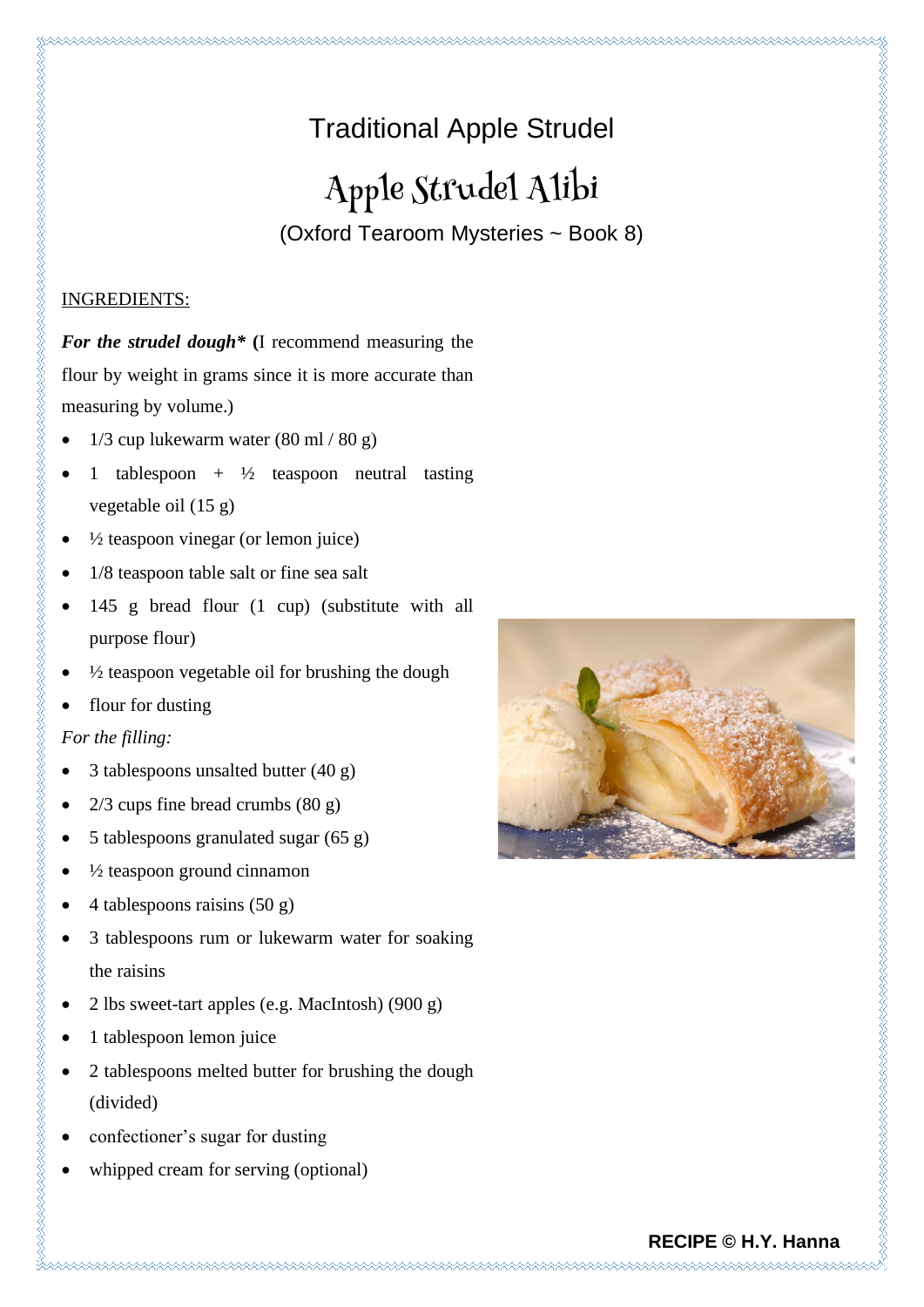#### INSTRUCTIONS:

#### **To make the dough**

- 1. Mix lukewarm water, oil, vinegar and salt in a big bowl. Acid like vinegar helps relax the gluten to make the dough easier to stretch.
- 2. Stir in about half the flour with a spoon until well combined, then gradually add the remaining flour until it comes together and you can work it with your hands.
- 3. Knead the dough until smooth for about 10 minutes, either in the bowl or on a working surface. The dough should be moist but not sticky. If it is too sticky to knead, add a little more flour (you shouldn't need more than 1 or 2 additional tablespoons). Slam the dough onto the worksurface a few times to enhance gluten development, yielding a very elastic dough.
- 4. Shape the dough into a smooth ball. Brush a clean bowl with oil, put the dough into the bowl and brush it with oil (you can do this with your fingers).
- 5. Cover the bowl with a lid or plastic wrap and let it sit for 1 hour at room temperature. (see note)

### **To make the filling**

- 1. Melt the butter in a pan over medium heat and add the breadcrumbs. Toast them, stirring constantly, until they are golden. Remove from the heat and let cool.
- 2. Mix sugar and cinnamon together, then add it to the buttered breadcrumbs and stir well. Set aside.
- 3. Soak the raisins in rum (traditional) or lukewarm water for about 10 minutes to get them softened.
- 4. Peel the apples, quarter and core them. Chop every quarter into 1/8 to 1/4 inch thick slices and cover them with lemon juice to prevent the apples from getting brown. Add the soaked raisins (but not the remaining rum or water) and mix well.

### **Stretching and filling the dough**

- 1. Roll out the dough with a rolling pin on a clean and lightly floured surface. Flour the surface and the dough every now and then while rolling.
- 2. When the dough gets about 13-15 inch in diameter, pick it up then use the back of your hands, particularly your knuckles, to stretch it (remove all sharp jewelry first). This way you can straighten the dough like a pizza.